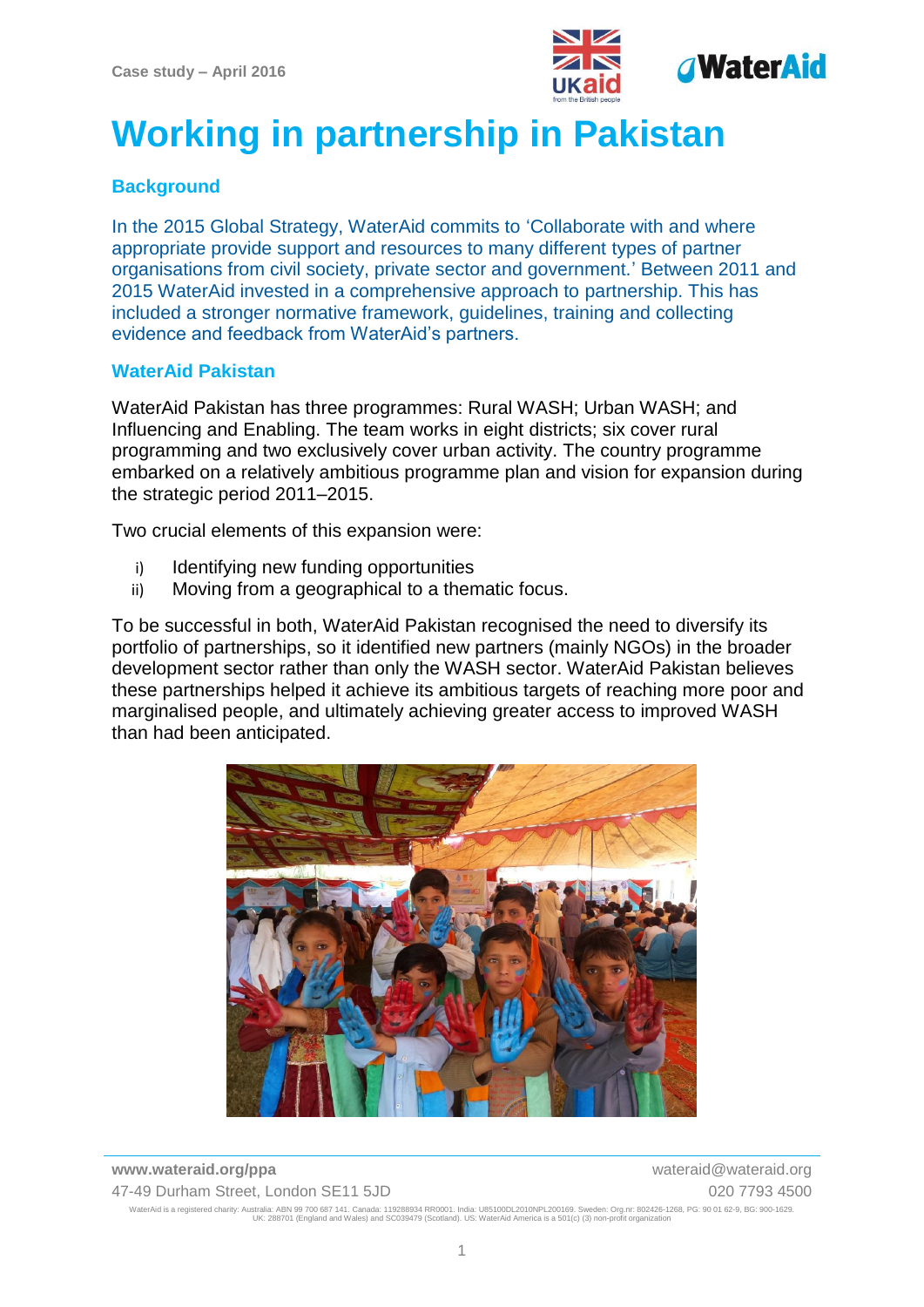

### **National-level partnering context**

WaterAid Pakistan has transitioned from a partnership approach aligned towards service delivery to one designed to achieve both service delivery and advocacy outcomes. WaterAid Pakistan's current partners have multi-sectoral engagement and deal with bigger portfolio projects. These organisations have set policies and rules which help foster improved accountability and transparency.

Before the consolidation of the partner portfolio in 2012 (from 16 partners across ten districts to four partners in four districts), WaterAid Pakistan had challenges on two fronts. First, it was difficult to monitor and provide support to partners because they were geographically spread out, and at that time WaterAid Pakistan had a smaller team available to manage partners. Second, because of this configuration there were pockets of change spread over a large area which could not be aggregated to demonstrate change at a greater scale.

The new portfolio allows partners to focus on fewer districts, so monitoring and support from WaterAid Pakistan is more targeted and, ultimately, it is hoped, more effective. Partners have improved capacity to effectively implement projects and ensure better donor and organisational compliances. WaterAid Pakistan has also benefited from the partners, learning from their approaches to community mobilisation, health and micro-finance.

Two partners – local NGO AWAZ, and the National University of Science and Technology – were established to strengthen WaterAid Pakistan's policy, advocacy, research and development studies. These partnerships helped the team to reach out to parliamentarians and to test and improve existing WASH technologies and explore new technological options. WaterAid Pakistan intends to build on such partnerships and enhance the scope of its work to include WASH-focused legislation.

WaterAid Pakistan recognises that partnerships are:

- **Essential for the successful delivery of sustainable and equitable programmes**. WaterAid Pakistan's partnership with the Association for Gender Awareness and Human Empowerment and EPS enabled them to sustainably promote Menstrual Hygiene Management (MHM). These partners implement projects exclusively dealing with MHM issues in adolescent girls in schools. The project has been successful to an extent where local education officials and legislators also speak about this tabooed issue publicly.
- **Necessary to build capacity and sustainability in the WASH sector**. Working with Muslim Aid and National Rural Support Programme (NRSP) enabled WaterAid Pakistan to influence a greater focus on WASH and make longer term sustainability a priority. These organisations have strong experience in community mobilisation which will be the basis for WaterAidsupported interventions in communities.
- **Required to strengthen civil society's ability to hold governments to account for delivering WASH.** WaterAid Pakistan is part of a core group of NGOs working at national and provincial levels which engages with the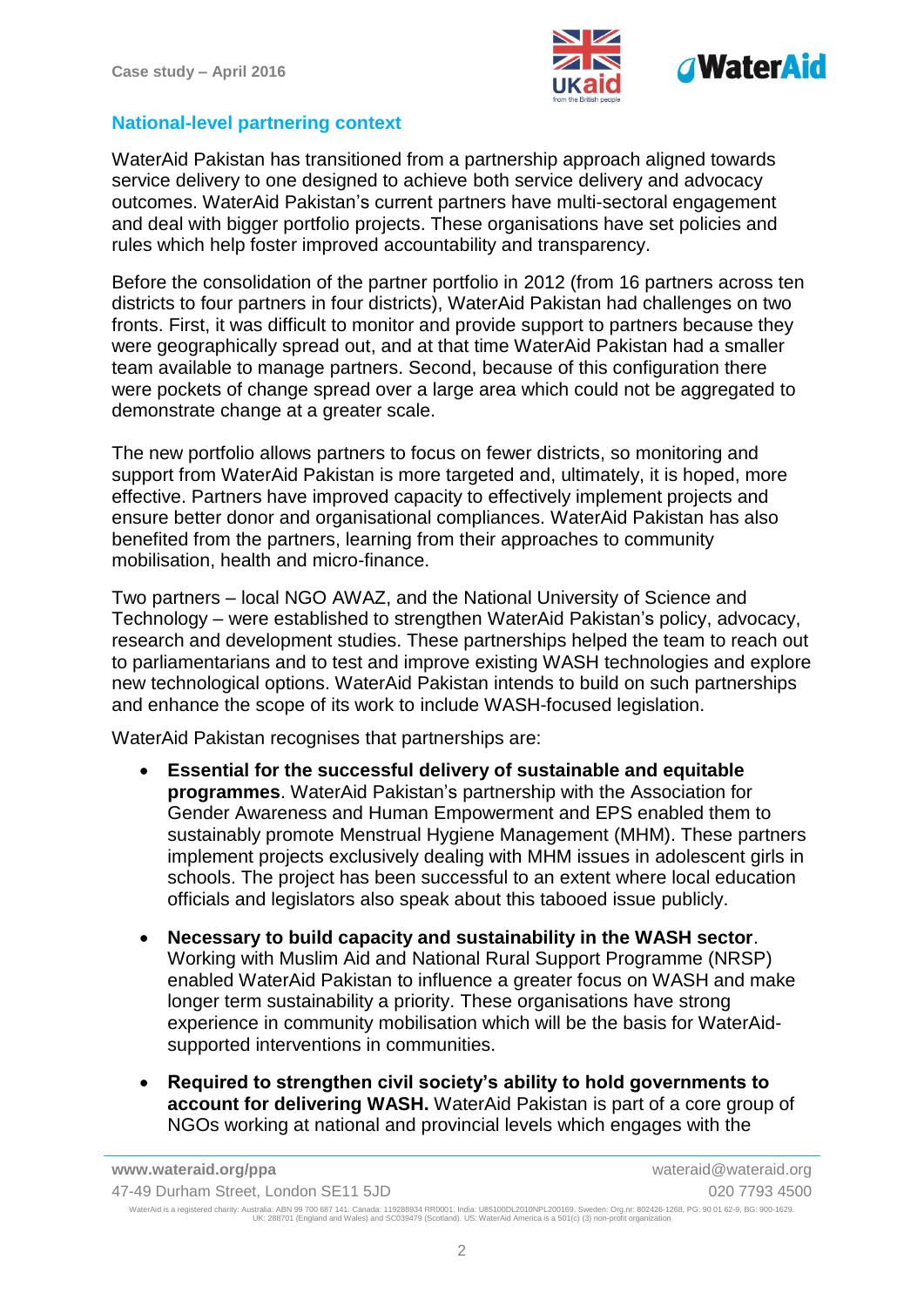1



Government on issues of sector strengthening, sector financing, sector policies, and accountabilities. These organisations include UNICEF, Plan International, World Bank Water and Sanitation Programme, UNHABITAT etc.

 **Essential in developing effective links with other sectors.** WaterAid Pakistan partnered with NRSP (micro-finance) and HANDS (health), which helped WaterAid Pakistan to understand key ideas of micro-finance-related and health-related development initiatives and establish the links between WASH and health and using micro-finance for promoting sustainable WASH.

### **Spotlight: Local government partnership in the Punjab**

In 2012, South Punjab became a priority area for WaterAid Pakistan because of its high-density poverty and poor sanitation. At this time<sup>1</sup> discussion of WASH at the provincial level was limited, and little data was readily available on WASH access.

Key developments over the strategic period of 2011–2015 included the development of PATS (Pakistan Approach to Total Sanitation) by the Government – a communityled total sanitation approach, which has been implemented by various development partners for the past four years. This approach began with government subsidising new or improved toilets.

However, over time, WaterAid Pakistan has made it a more community-based and community-owned approach. This has worked by partnership and collaboration with district government and a local NGO, AGAHE – e.g, WaterAid Pakistan supports the Government in making plans (i.e. the district open defecation-free [ODF] plan). So far WaterAid Pakistan has supported three district governments in the preparation of district ODF plans, with the objective that once all the needs and gaps are identified stakeholders can jointly contribute to an ODF environment across the whole district.

To complement these efforts and to create an enabling environment, WaterAid Pakistan (through its Engaging Parliamentarians Project with their other Punjabbased partner AWAZ), has developed a core group of parliamentarians focused on WASH legislation. It has arranged training for this group to support capacity building and raising awareness of governance issues, supported by factsheets.

To further strengthen these efforts, the WaterAid Pakistan Policy and Advocacy Team adopted a multi-pronged approach, to keep the legislative core group aware of WASH issues in Punjab, which is the most populous of the four provinces. Issues include the number of people who have access to clean drinking water and the number of people without access to improved sanitation. The legislators raise points using this information, and put forward resolutions in the Legislative Assembly of Punjab. This has resulted in a stronger focus on WASH issues in the province. One result of this engagement has been allocation of PKR 400 million (£2.6m) to promote PATS in South Punjab. There is also evidence of change at the individual level, e.g. a move from viewing WASH as a drainage issue to include perspectives of sectoral financing, lack of access and a compromise of basic human rights. This is a good

<sup>1</sup> Please se[e http://www.pndpunjab.gov.pk/system/files/Punjab%20WASH%20Sector%20Development%20Plan%202014-24.pdf](http://www.pndpunjab.gov.pk/system/files/Punjab%20WASH%20Sector%20Development%20Plan%202014-24.pdf) accessed April 2016 which sets out all critical data.